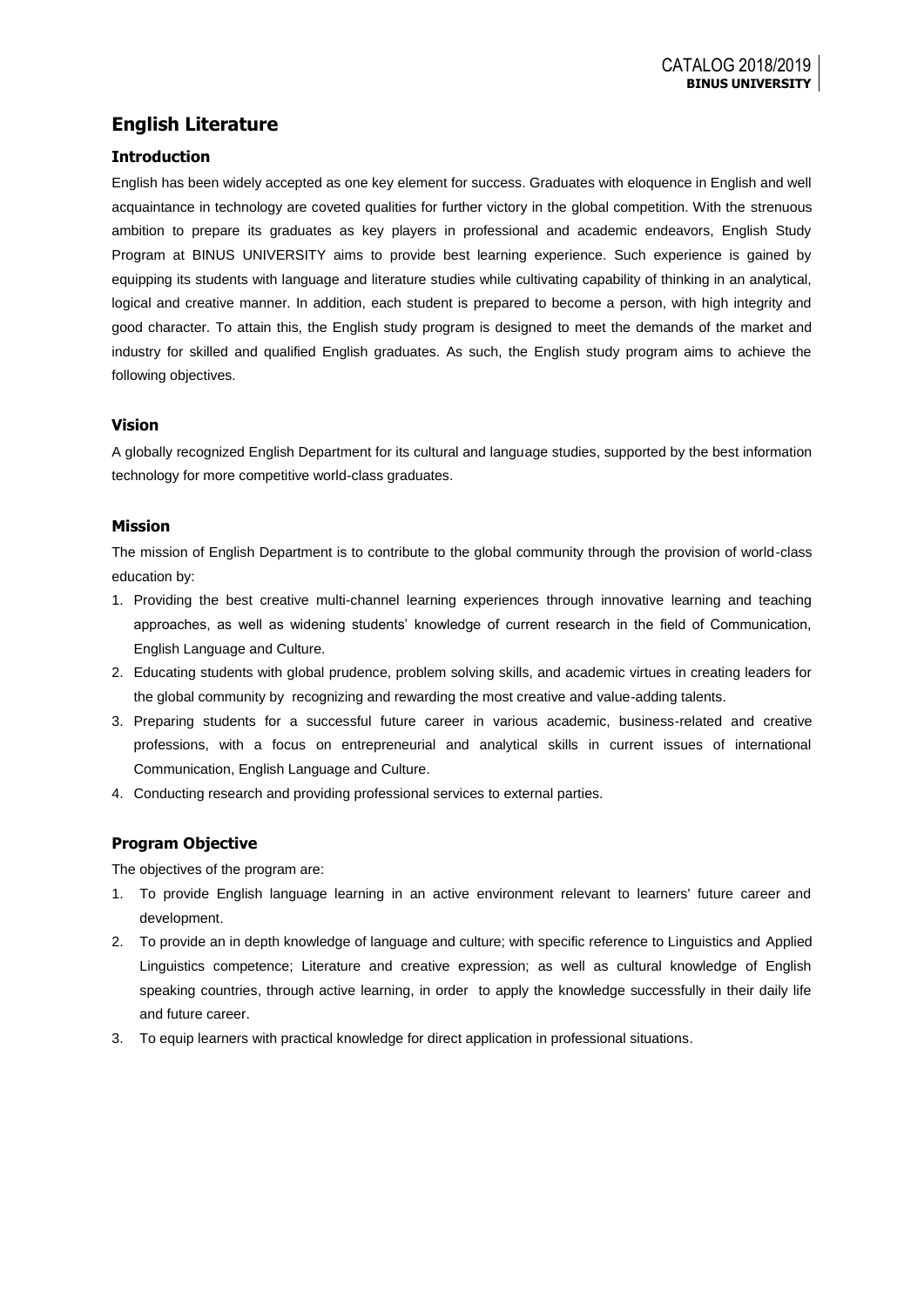## **Student Outcomes**

After completing the study, graduates are:

- 1. Competence in both oral and written English, in the contexts of general communications, academic, and work, according to the standard of quality.
- 2. Competence in both oral and written English for at least one field of English for Specific Purposes (ESP).
- 3. Able to adapt English Speaker culture through written review of literature and culture into mother tongue.
- 4. Able to apply concepts of language in oral and written forms through Literary and Cultural analyses.
- 5. Able to apply linguistic expertise to adapt culture and utilization of knowledge across sciences, into mother tongue and in various forms of text.
- 6. Able to communicate in cross-cultural contexts based on politeness strategies, sensitivity and respect for cultural differences, ethics, and applicable values.
- 7. Able to apply Information Technology and Communication in the contents of language skills, linguistics, literature, culture and society within the contexts of organization*.*
- 8. Able to translate papers in both spoken and written forms in various texts and media.
- 9. Able to produce various creative texts by applying the concepts of language, Literature and Culture.
- 10. Able to apply the concepts of English language and learning aspects of English as a foreign language.
- 11. Able to communicate in oral and written according to concepts of language in a cultured-business context.

### **Prospective Career of the Graduates**

With the above-mentioned skills and knowledge, the English graduate is able to follow a career in:

- 1. Educational sector (language instructor, education planner)
- 2. Translating and interpreting field
- 3. Creative and publishing industries (novelist, copywriter, content writer, travel writer)
- 4. Civil service and Government Departments (e.g. Department of Foreign Affairs; Post and Telecommunications; Department of Commerce; Department of Finance)
- 5. Private sector (Human Resources; Public Relations; Training; Advertising)
- 6. Diplomatic service (Cultural; Education; Public Relations)
- 7. Self-employment: (Entrepreneur in Language school; translation bureau; and hospitality industry)
- 8. Post-graduate studies (S2)
- 9. Media and Journalism

In addition to academic activity, the English study program includes small-scale research project. The department also takes an active part in writing articles for the Language and Literature Journal (published twice a year). The research conducted during the English study program includes investigation of Language, Literature, Culture, Linguistics, and Teaching.

### **Curriculum**

In order to equip graduates with the above-mentioned skills, the English Study Program curriculum:

- 1. Combines an academic atmosphere with active study so that graduates have a solid knowledge and reliable skills in Language, Literature and Culture.
- 2. Develops the knowledge and skills of the students in a foreign language discipline.
- 3. Develops the attitude and critical reasoning of students.
- 4. Encourages the student to develop an attitude of independent learning which will continue into their professional lives and in their approach to life-long learning.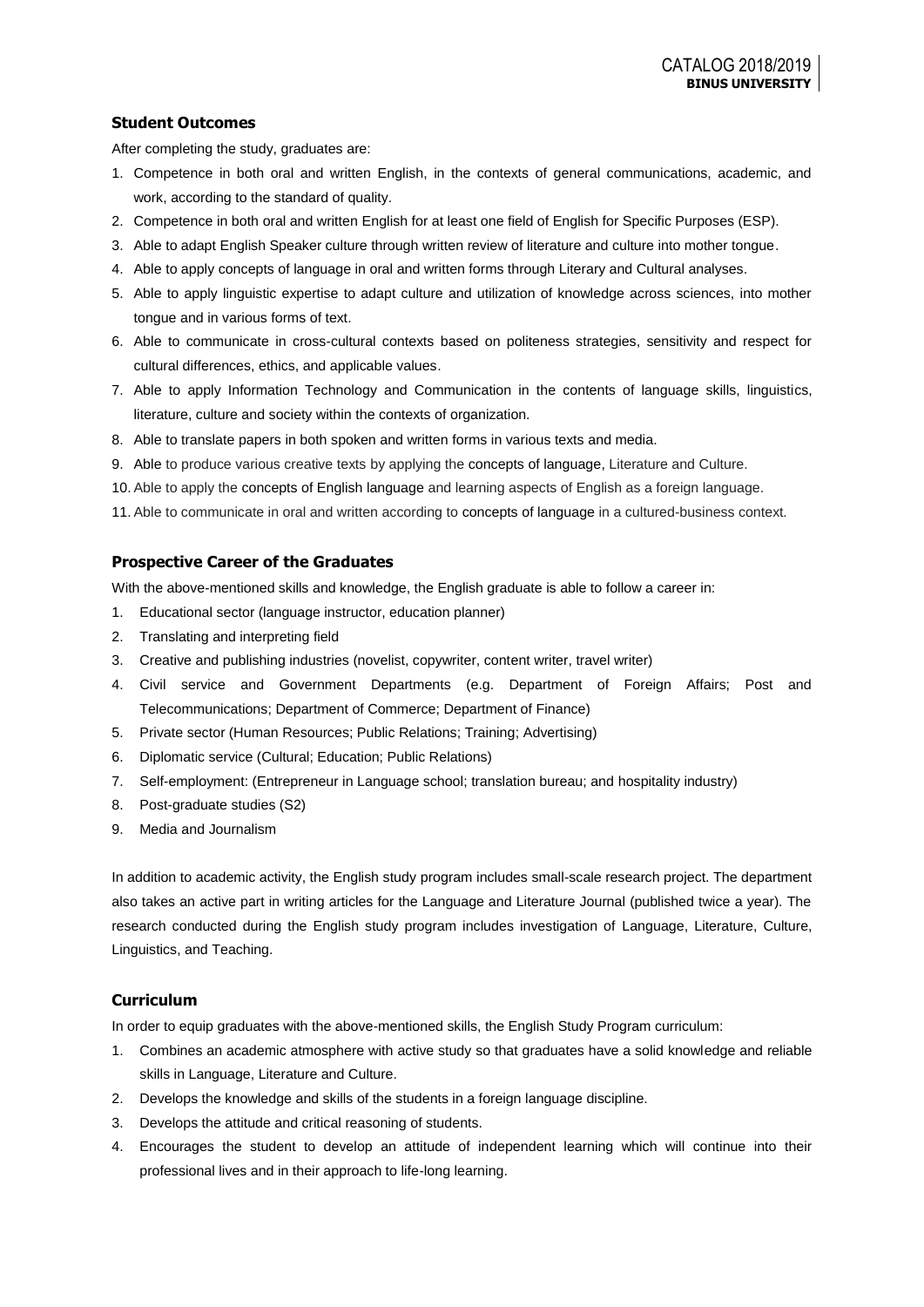5. Provides students with the knowledge of research techniques so that those who wish to will have the skills to study at post-graduate level.

In line with the above-mentioned skills, the English Study Program is responsive to the requirements of the global workplace. The curriculum of the English study program attempts to respond to the needs of industry and business, and as such it is categorized into groups.

#### **Core Group**

This group is designed to equip the students with the ability to use English for communication purposes, and consists of grammar, listening, speaking, writing and reading from the basic to advanced level in order that the graduates have sufficient knowledge and skills to enter the world of work.

#### **Character Building Group**

Character Building courses aim to build the character of the students in order that they will be able to interact properly in society and engage well in the workplace. In addition, the courses prepare the students to have the ability to analyze the needs of the market and their preferred profession. The graduates will also be provided with the ability to effectively and efficiently plan and organize their work well.

#### **Stream Group**

The stream group that is often referred to as Professional Enrichment in Language Group comprises four main streams, namely: Translation, Creative Writing and Media, English as Foreign Language Learning, and English for Business Professionals. The students will specialize in one of the streams and will comprise portfolios in preparing for their future in the preferred field of professions. This way the students will not only have the knowledge but also the opportunities to apply that knowledge. This streaming pathway will align with the Internship program, provided for the students to prepare their portfolios.

#### **Elective Group**

This group offers such optional courses as Introduction to Film Studies, Introduction to Indonesian Music and Culture, Broadcasting, Editing, Advertising, Popular Culture, and Public Speaking, which can be taken up separately. It has the purpose to widen the insight and knowledge of the students according to their interest and curiosity in certain knowledge areas as mentioned above. By covering various topics they will have greater opportunity to be able to apply their knowledge in the workplace.

#### **Internship and Research Programs**

As an integral process in the curriculum, students are required to implement their knowledge and skills, through Internship program. The Internship program has been deemed successful in shaping the qualification of the graduates while keeping them grounded to the needs of the wider community.

Foundations of research are provided since the first year of the study and are lead up to more focused and evidence-based small-scale research towards the later years of the study. Final year students are required to write an extensive research-based paper, called *Skripsi*, as final milestone toward the completion of the degree.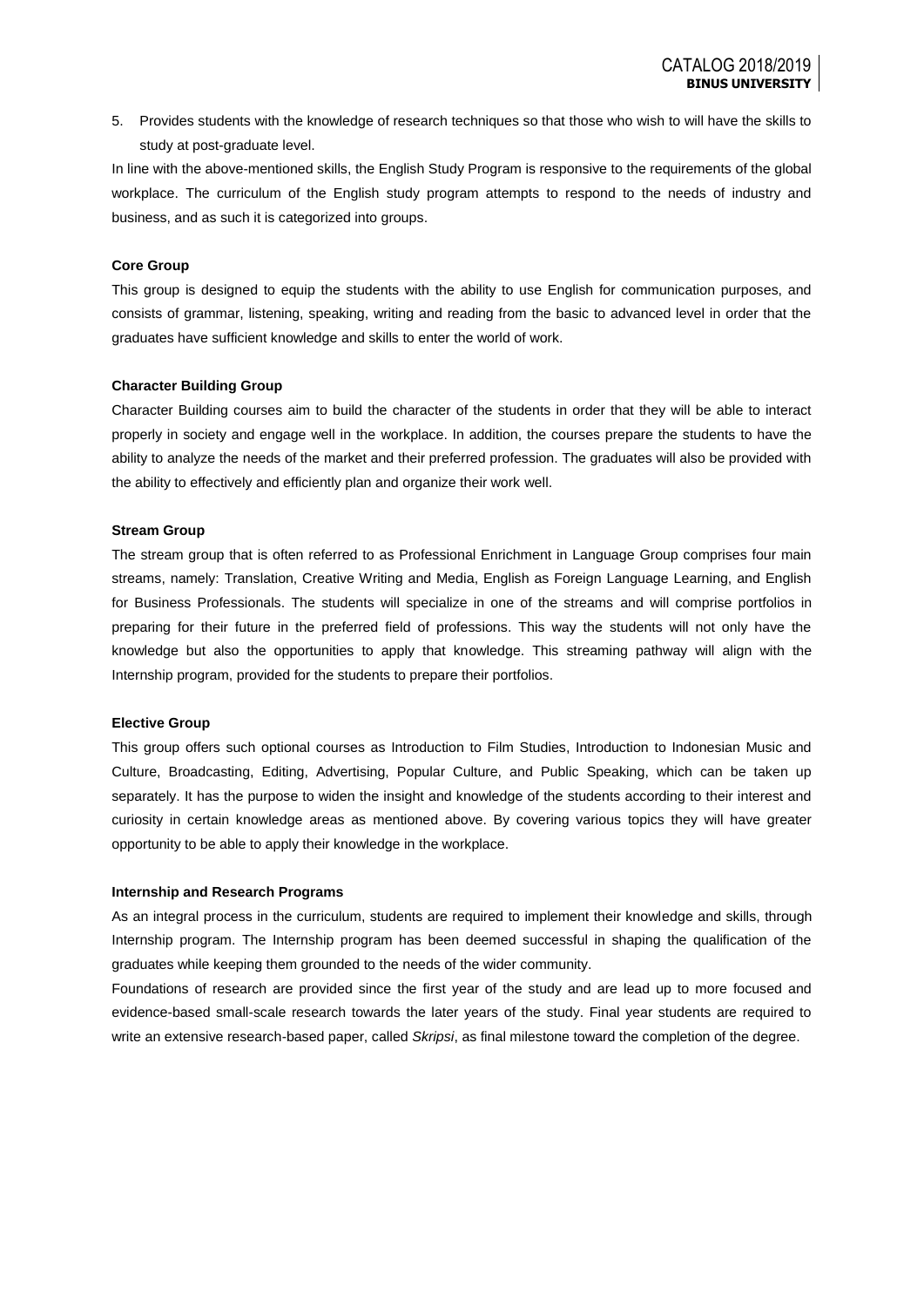### **Course Structure**

| <b>Sem</b>     | Code                        | <b>Course Name</b>                                                    |                | <b>Total</b> |  |
|----------------|-----------------------------|-----------------------------------------------------------------------|----------------|--------------|--|
|                | CHAR6013                    | Character Building: Pancasila                                         | $\overline{2}$ |              |  |
|                | <b>ENGL6144</b>             | The Sound of English                                                  | 4              |              |  |
| 1              | <b>ENGL6145</b>             | Intercultural and Cross-Cultural Communication*                       | 2              | 20           |  |
|                | <b>ENGL6143</b>             | Language in Use I                                                     | 4              |              |  |
|                | SOCS6029                    | Indonesian Language, Culture and Society                              | 4              |              |  |
|                | SOCS6005                    | Literature and Event: The Nature of Fiction                           | 4              |              |  |
|                | CHAR6014                    | Character Building: Kewarganegaraan                                   | 2              |              |  |
|                | COMP6201                    | Desktop Publishing                                                    | $\overline{2}$ |              |  |
|                | <b>ENGL6146</b>             | Academic Writing 101                                                  | 4              |              |  |
| $\overline{2}$ | LANG6061                    | Indonesian                                                            | 1              | 21           |  |
|                | ENGL6147                    | Language in Use II                                                    | 4              |              |  |
|                | SOCS6006                    | Western Culture and Society*                                          | 4              |              |  |
|                | <b>ENGL6149</b>             | English Syntax                                                        | 4              |              |  |
|                | SOCS6015                    | History of English Language and Literature                            | 4              |              |  |
|                | <b>ENGL6150</b>             | Language in Use III*                                                  | 4              |              |  |
|                | SOCS6007                    | Survey of English Prose, Poetry and Drama                             | 4              |              |  |
| 3              | <b>ENGL7155</b>             | <b>English Qualification</b>                                          | 4              | 22           |  |
|                | <b>ENTR6003</b>             | Entrepreneurship I                                                    | 2              |              |  |
|                | <b>ENGL6151</b>             | Projects in Language, Literature and Culture                          | 4              |              |  |
|                | CHAR6015                    | Character Building: Agama                                             | 2              |              |  |
|                | SOCS6008                    | Introduction to Language and Philosophy                               | 4              |              |  |
|                | SOCS6009                    | Literary Criticism                                                    | 4              |              |  |
|                | SOCS6020                    | Imagining Me: Interpersonal Communication in the<br>Digital World*&** | 4              |              |  |
|                | <b>Stream: Translation</b>  |                                                                       |                |              |  |
|                | <b>ENGL6153</b>             | <b>Translating Non-Fiction</b>                                        | 4              |              |  |
|                | <b>ENGL8056</b>             | Editing                                                               | $\overline{c}$ |              |  |
|                | <b>ENGL6152</b>             | Introduction to Stylistics                                            | $\overline{2}$ |              |  |
|                |                             | <b>Stream: Creative Writing and Media</b>                             |                |              |  |
| 4              | <b>ENGL6157</b>             | Fiction & Non Fiction Writing                                         | $\overline{4}$ | 22           |  |
|                | <b>ENGL6162</b>             | <b>Travel Writing</b>                                                 | 2              |              |  |
|                | SOCS6021                    | Social and Digital Media Writing                                      | $\overline{2}$ |              |  |
|                |                             | Stream: English as Foreign Language Learning                          |                |              |  |
|                | <b>EDUC6044</b>             | Introduction to English Language Learning                             | $\overline{4}$ |              |  |
|                | <b>EDUC8003</b>             | English for Specific Purposes: Second Language<br>Learning            |                |              |  |
|                | <b>EDUC8007</b>             | Instructional and Media Development in ESL/EFL*                       |                |              |  |
|                |                             | <b>Stream: English for Business Professionals</b>                     |                |              |  |
|                | <b>ENGL6154</b>             | <b>English for Business Communications</b><br>$\overline{4}$          |                |              |  |
|                | <b>ENGL6174</b>             | English in Marketing and Advertising*                                 | 2              |              |  |
|                | <b>ENGL6169</b>             | English for Professionals                                             | $\overline{2}$ |              |  |
| 5              | <b>Enrichment Program I</b> |                                                                       | 15             | 15           |  |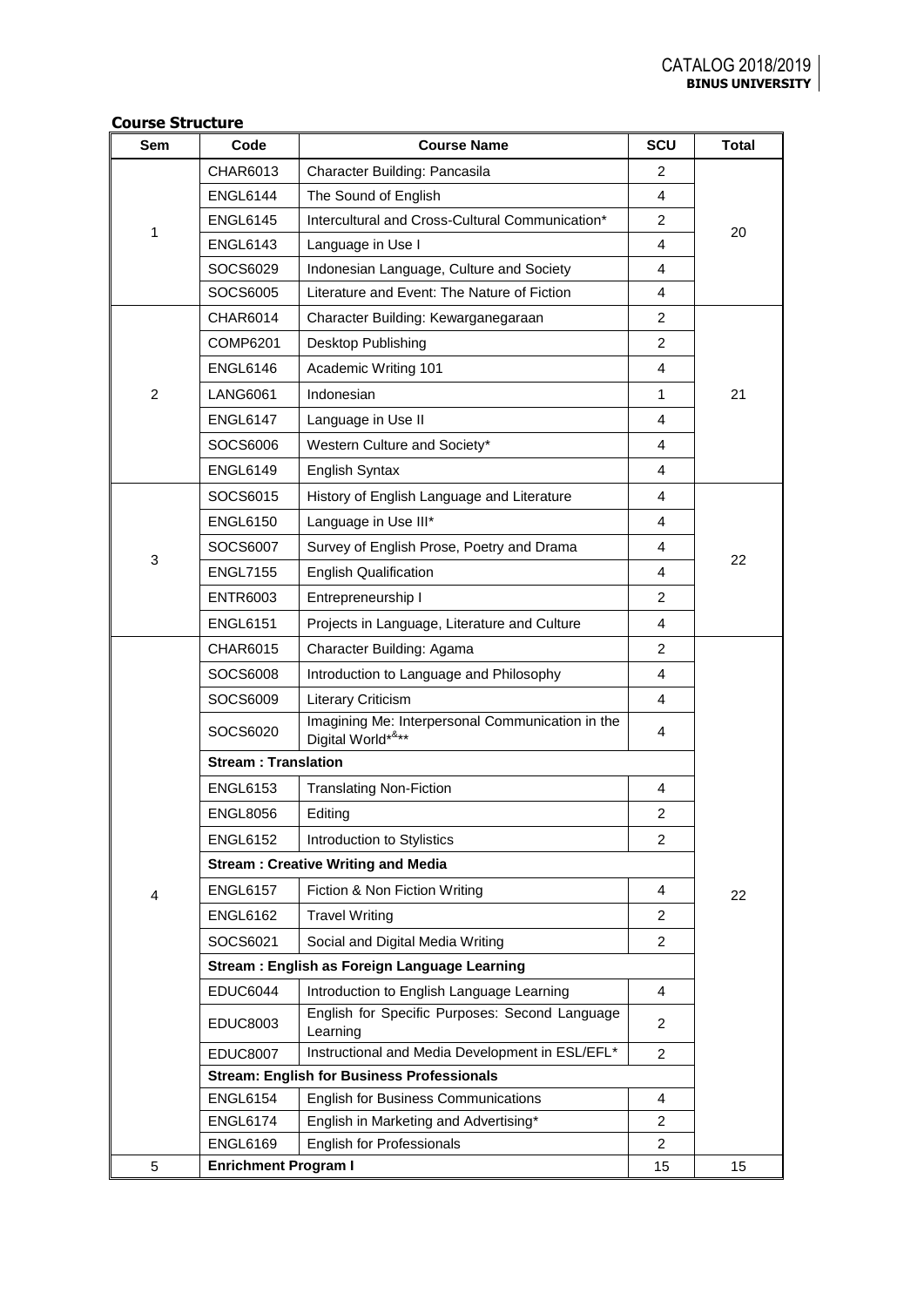| Sem            | Code                                                            | <b>Course Name</b>                                               | <b>SCU</b>     | <b>Total</b>                |
|----------------|-----------------------------------------------------------------|------------------------------------------------------------------|----------------|-----------------------------|
|                | <b>ENTR6004</b>                                                 | Entrepreneurship II                                              | 2              |                             |
|                | ENGL6148                                                        | Language in Society**                                            | 4              |                             |
|                | <b>RSCH6009</b>                                                 | $\overline{4}$                                                   |                |                             |
|                | <b>RSCH6010</b>                                                 | Seminar on Research                                              | $\overline{2}$ |                             |
|                | <b>Stream: Translation</b>                                      |                                                                  |                |                             |
|                | <b>ENGL6156</b>                                                 | <b>Translating in Legal Contexts</b>                             | $\overline{2}$ |                             |
|                | <b>ENGL6161</b>                                                 | Translating Fiction*                                             | $\overline{2}$ |                             |
|                | <b>ENGL6160</b>                                                 | Current Issues in Linguistics and Translation                    | 4              |                             |
|                |                                                                 | <b>Stream: Creative Writing and Media</b>                        |                |                             |
|                | <b>ENGL6170</b>                                                 | Performance Writing                                              | $\overline{2}$ |                             |
|                | <b>ENGL6158</b>                                                 | Writing for Children and Young Adults*                           | 2              |                             |
|                | SOCS6022                                                        | <b>Current Issues in Creative Writing</b>                        | 4              |                             |
|                |                                                                 | Stream: English as Foreign Language Learning                     |                |                             |
|                | <b>EDUC6045</b>                                                 | Classroom Communication and Learning                             | $\overline{2}$ |                             |
|                | <b>ENGL6159</b>                                                 | Understanding ESL/EFL Learners                                   | 2              |                             |
| 6              | <b>EDUC6002</b>                                                 | 4                                                                | 24             |                             |
|                |                                                                 | <b>Stream: English for Business Professionals</b>                |                |                             |
|                | MGMT6156                                                        | Introduction to Leadership and Management                        | $\overline{2}$ |                             |
|                | <b>MKTG6112</b>                                                 | Innovations<br>in<br>Marketing<br>Language<br>and<br>Advertising |                |                             |
|                | COMM6126                                                        | <b>Current Issues in Business Communications</b>                 | 4              |                             |
|                | <b>Elective Courses List***</b>                                 |                                                                  |                |                             |
|                | <b>ENGL8037</b>                                                 | Popular Culture                                                  | $\overline{2}$ |                             |
|                | <b>ENGL8055</b>                                                 | <b>Broadcasting</b>                                              | 2              |                             |
|                | <b>ENGL8057</b>                                                 | Advertising                                                      | $\overline{2}$ |                             |
|                | <b>ENGL6084</b>                                                 | Introduction to Film Studies                                     | $\overline{2}$ |                             |
|                | SOCS6010                                                        | $\overline{4}$                                                   |                |                             |
|                | SOCS6030                                                        | $\overline{2}$                                                   |                |                             |
|                | Introduction to Indonesian Music and Culture<br><b>ENGL6087</b> |                                                                  |                |                             |
|                | <b>ENGL6164</b>                                                 | New Media Writing                                                | 2              |                             |
|                | <b>EDUC8001</b>                                                 | Introduction to Language and Testing                             | $\overline{2}$ |                             |
|                | <b>EDUC8005</b>                                                 | Mobile-Assisted Language Learning                                | $\overline{2}$ |                             |
| $\overline{7}$ | <b>Enrichment Program II</b>                                    |                                                                  | 16             | 16                          |
| 8              | <b>ENGL6011</b>                                                 | <b>Thesis</b>                                                    | 6              | 6                           |
|                |                                                                 |                                                                  |                | <b>TOTAL CREDIT 146 SCU</b> |

 *\*) Global Learning System Course*

*\*\*) Entrepreneurship Embedded* 

*\*\*\*) Elective Courses: Students choose 4 credits from elective courses list on 6th semester*

# **Enrichment Program I (5th Semester) & Enrichment Program II (7th Semester):**

-) *Student will take one of enrichment program tracks (off campus). See enrichment appendix for the tracks detail.*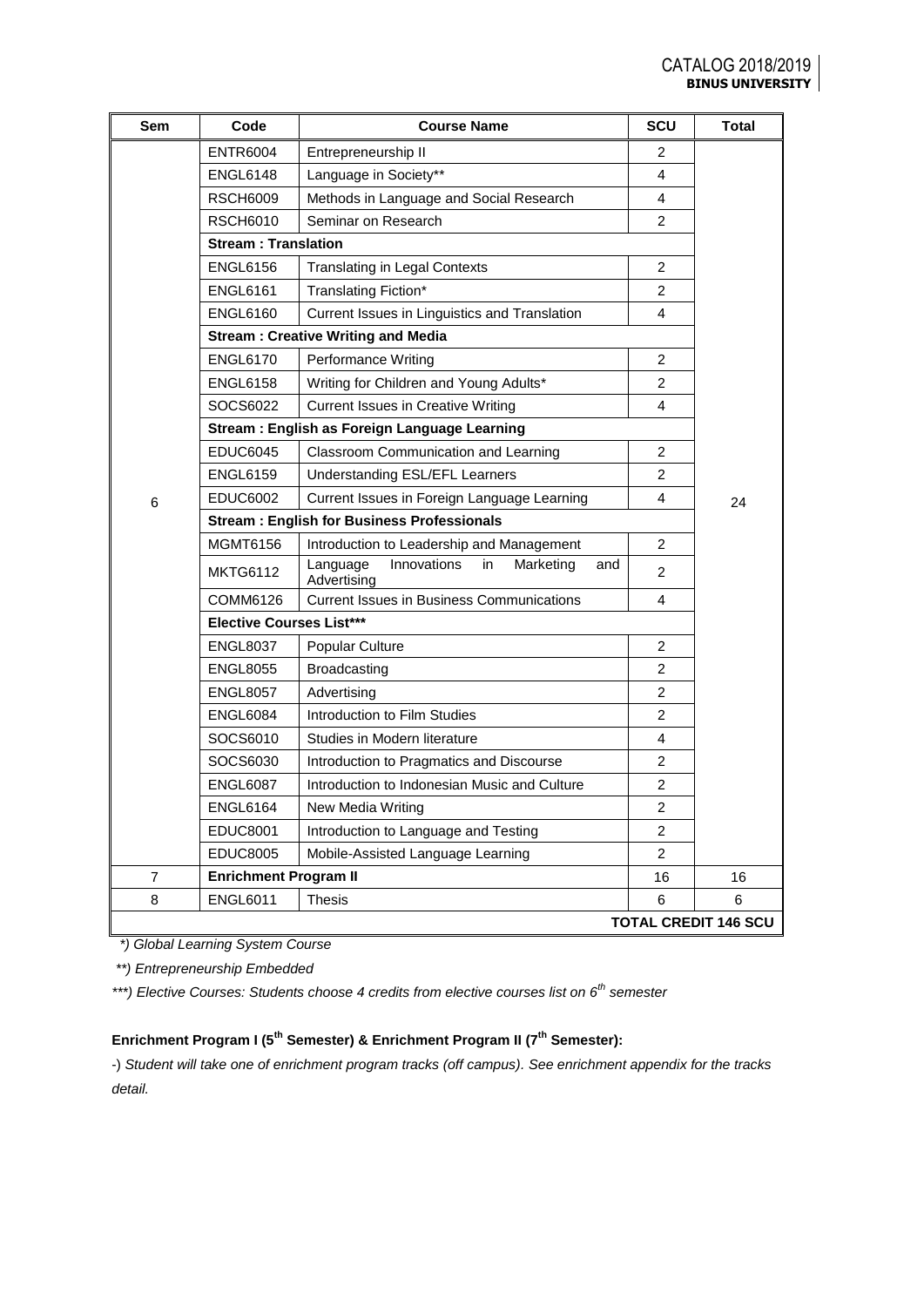| <b>Track</b>            | Semester 5   |              |              |              | Semester 7   |     |              |              |              |              |              |     |
|-------------------------|--------------|--------------|--------------|--------------|--------------|-----|--------------|--------------|--------------|--------------|--------------|-----|
|                         | IN           | <b>RS</b>    | EN           | CD           | SA           | etc | $\sf IN$     | <b>RS</b>    | EN           | CD           | SA           | etc |
| $\mathbf{1}$            | $\mathsf{V}$ |              |              |              |              |     | $\mathsf{v}$ |              |              |              |              |     |
| $\sqrt{2}$              |              | v            |              |              |              |     | $\mathsf{V}$ |              |              |              |              |     |
| $\overline{3}$          |              |              | $\mathsf{V}$ |              |              |     | $\mathsf{v}$ |              |              |              |              |     |
| $\overline{\mathbf{4}}$ |              |              |              | $\mathsf{V}$ |              |     | $\mathsf{v}$ |              |              |              |              |     |
| $\sqrt{5}$              |              |              |              |              | $\mathsf{V}$ |     | $\mathsf{v}$ |              |              |              |              |     |
| $\,6$                   | $\mathsf{V}$ |              |              |              |              |     |              | ${\sf v}$    |              |              |              |     |
| $\overline{7}$          |              | V            |              |              |              |     |              | $\mathsf{V}$ |              |              |              |     |
| $\bf 8$                 |              |              | $\mathsf{v}$ |              |              |     |              | $\mathsf{v}$ |              |              |              |     |
| $\boldsymbol{9}$        |              |              |              | $\mathsf{V}$ |              |     |              | $\mathsf{V}$ |              |              |              |     |
| $10$                    |              |              |              |              | $\mathsf{V}$ |     |              | $\mathsf{V}$ |              |              |              |     |
| 11                      | $\mathsf{V}$ |              |              |              |              |     |              |              | $\mathsf{V}$ |              |              |     |
| 12                      |              | $\mathsf{V}$ |              |              |              |     |              |              | $\mathsf{V}$ |              |              |     |
| 13                      |              |              | $\mathsf{V}$ |              |              |     |              |              | $\mathsf{V}$ |              |              |     |
| $14$                    |              |              |              | $\mathsf{v}$ |              |     |              |              | $\mathsf{v}$ |              |              |     |
| 15                      |              |              |              |              | $\mathsf{V}$ |     |              |              | $\mathsf{v}$ |              |              |     |
| $16\,$                  | $\mathsf{V}$ |              |              |              |              |     |              |              |              | $\mathsf{V}$ |              |     |
| 17                      |              | $\mathsf{V}$ |              |              |              |     |              |              |              | v            |              |     |
| $18\,$                  |              |              | $\mathsf{V}$ |              |              |     |              |              |              | $\mathsf{V}$ |              |     |
| 19                      |              |              |              | $\mathsf{V}$ |              |     |              |              |              | $\sf V$      |              |     |
| 20                      |              |              |              |              | v            |     |              |              |              | $\mathsf{V}$ |              |     |
| 21                      | $\mathsf{V}$ |              |              |              |              |     |              |              |              |              | $\mathsf{V}$ |     |
| 22                      |              | $\mathsf{V}$ |              |              |              |     |              |              |              |              | $\mathsf{V}$ |     |
| 23                      |              |              | $\mathsf{V}$ |              |              |     |              |              |              |              | $\mathsf{V}$ |     |
| 24                      |              |              |              | $\sf V$      |              |     |              |              |              |              | $\mathsf{V}$ |     |
| 25                      |              |              |              |              | $\mathsf{V}$ |     |              |              |              |              | $\mathsf{V}$ |     |

Notes:<br>IN : Internship

RS : Research

EN : Entrepreneurship

CD : Community Development

SA : Study Abroad

etc : Study Program Special Purposes

Notes:

Student will take one of enrichment program tracks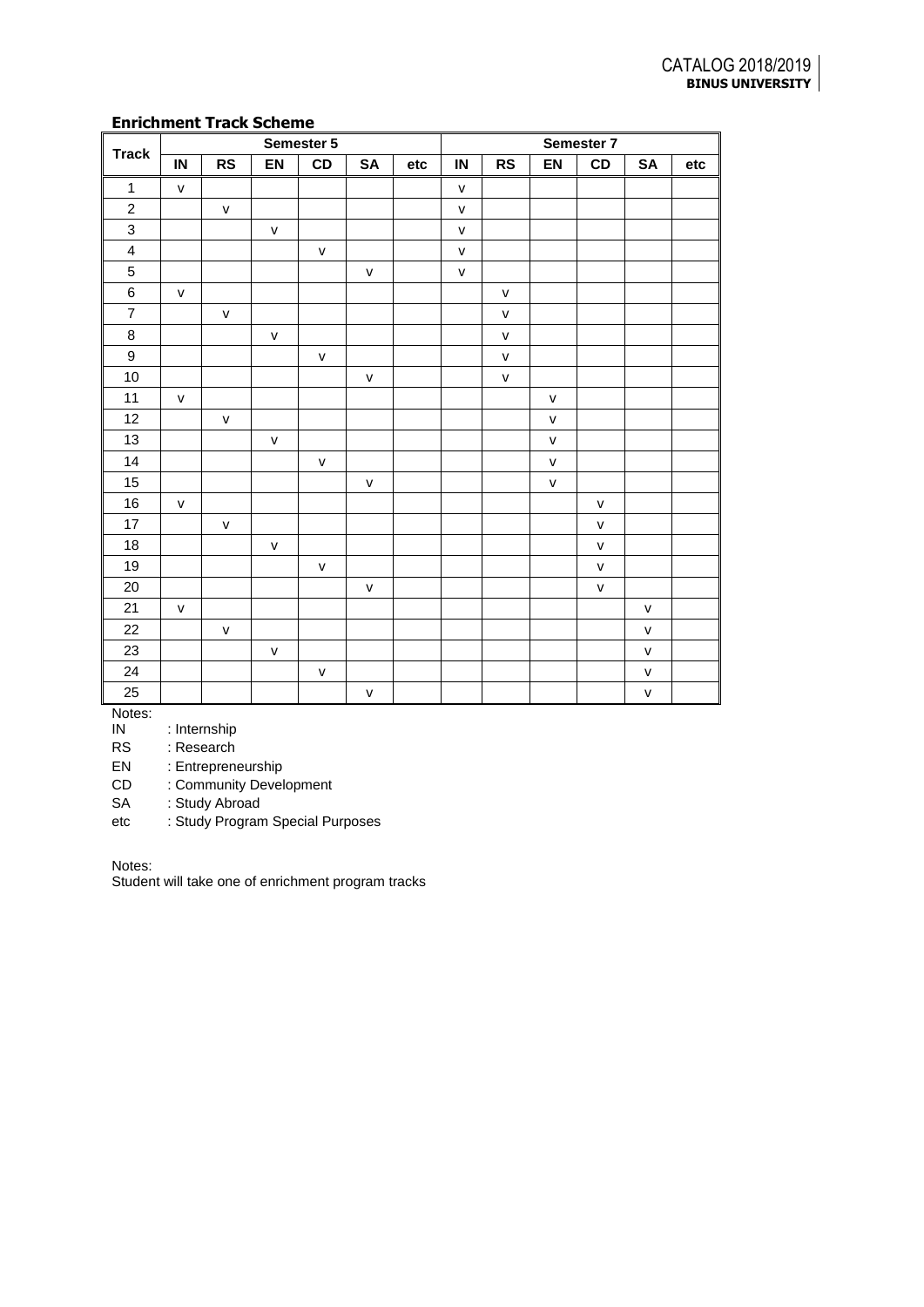## **Enrichment Internship Track**

| Code                         | <b>Course Name</b>                              | <b>SCU</b>     | Total |
|------------------------------|-------------------------------------------------|----------------|-------|
| <b>Enrichment Program I</b>  |                                                 |                |       |
| <b>ENGL6186</b>              | Internship                                      | 8              |       |
| <b>ENGL6209</b>              | Reflection on Language Performance at Work      | $\mathfrak{p}$ | 15    |
| <b>ENGL6210</b>              | Observation in Language Phenomena in Industries | 2              |       |
| <b>ENGL6211</b>              | Communication Skills in Language and Culture    | 3              |       |
| <b>Enrichment Program II</b> |                                                 |                |       |
| <b>ENGL6212</b>              | <b>Field Work Experience</b>                    | 8              |       |
| <b>ENGL6213</b>              | Reflection on Language Improvement at Work      | $\mathfrak{p}$ | 16    |
| <b>ENGL6214</b>              | Observation in Cultural Phenomena in Industries | $\mathfrak{p}$ |       |
| <b>ENGL6215</b>              | Problem Solving Skills in Language and Culture  | 4              |       |

# **Enrichment Entrepreneurship Track**

| Code                                                                                                                    | <b>Course Name</b>                                                                                                 | <b>SCU</b>              | <b>Total</b> |  |  |
|-------------------------------------------------------------------------------------------------------------------------|--------------------------------------------------------------------------------------------------------------------|-------------------------|--------------|--|--|
| Enrichment Program I: (For students who only take Entrepreneurship track in<br>semester 5, should take these courses:)  |                                                                                                                    |                         |              |  |  |
| <b>ENTR6294</b>                                                                                                         | <b>Business Start Up</b>                                                                                           | 8                       |              |  |  |
| <b>ENTR6219</b>                                                                                                         | Language and Culture Business Model                                                                                | $\mathfrak{p}$          |              |  |  |
| <b>ENTR6220</b>                                                                                                         | Language Business Venture                                                                                          | $\mathfrak{p}$          |              |  |  |
| <b>ENTR6252</b>                                                                                                         | English for EES in Start-Up Business                                                                               | 3                       |              |  |  |
|                                                                                                                         | Enrichment Program for students who take Entrepreneurship track in<br>semester 5 and 7, should take these courses: |                         | 15           |  |  |
| <b>Enrichment Program I</b>                                                                                             |                                                                                                                    |                         |              |  |  |
| <b>ENTR6294</b>                                                                                                         | <b>Business Start Up</b>                                                                                           | 8                       |              |  |  |
| <b>ENTR6219</b>                                                                                                         | Language and Culture Business Model                                                                                | $\mathfrak{p}$          |              |  |  |
| <b>ENTR6220</b>                                                                                                         | Language Business Venture                                                                                          |                         |              |  |  |
| <b>ENTR6252</b>                                                                                                         | English for EES in Start-Up Business                                                                               | 3                       |              |  |  |
|                                                                                                                         | <b>Enrichment Program II</b>                                                                                       |                         |              |  |  |
| <b>ENTR6481</b>                                                                                                         | Growing a Business                                                                                                 | 8                       |              |  |  |
| <b>ENTR6482</b>                                                                                                         | Language and Culture Business Plan                                                                                 | $\mathfrak{p}$          |              |  |  |
| <b>ENTR6483</b>                                                                                                         | Language Business Venture Capital                                                                                  | $\mathfrak{p}$          |              |  |  |
| <b>ENTR6484</b>                                                                                                         | English for EES in Business Experience                                                                             | $\overline{4}$          | 16           |  |  |
| Enrichment Program II: (For students who only take Entrepreneurship track in<br>semester 7, should take these courses:) |                                                                                                                    |                         |              |  |  |
| <b>ENTR6294</b>                                                                                                         | <b>Business Start Up</b>                                                                                           | 8                       |              |  |  |
| <b>ENTR6219</b>                                                                                                         | Language and Culture Business Model                                                                                | 2                       |              |  |  |
| <b>ENTR6220</b>                                                                                                         | Language Business Venture                                                                                          | $\mathfrak{p}$          |              |  |  |
| <b>ENTR6485</b>                                                                                                         | English for EES in Start Up Business                                                                               | $\overline{\mathbf{4}}$ |              |  |  |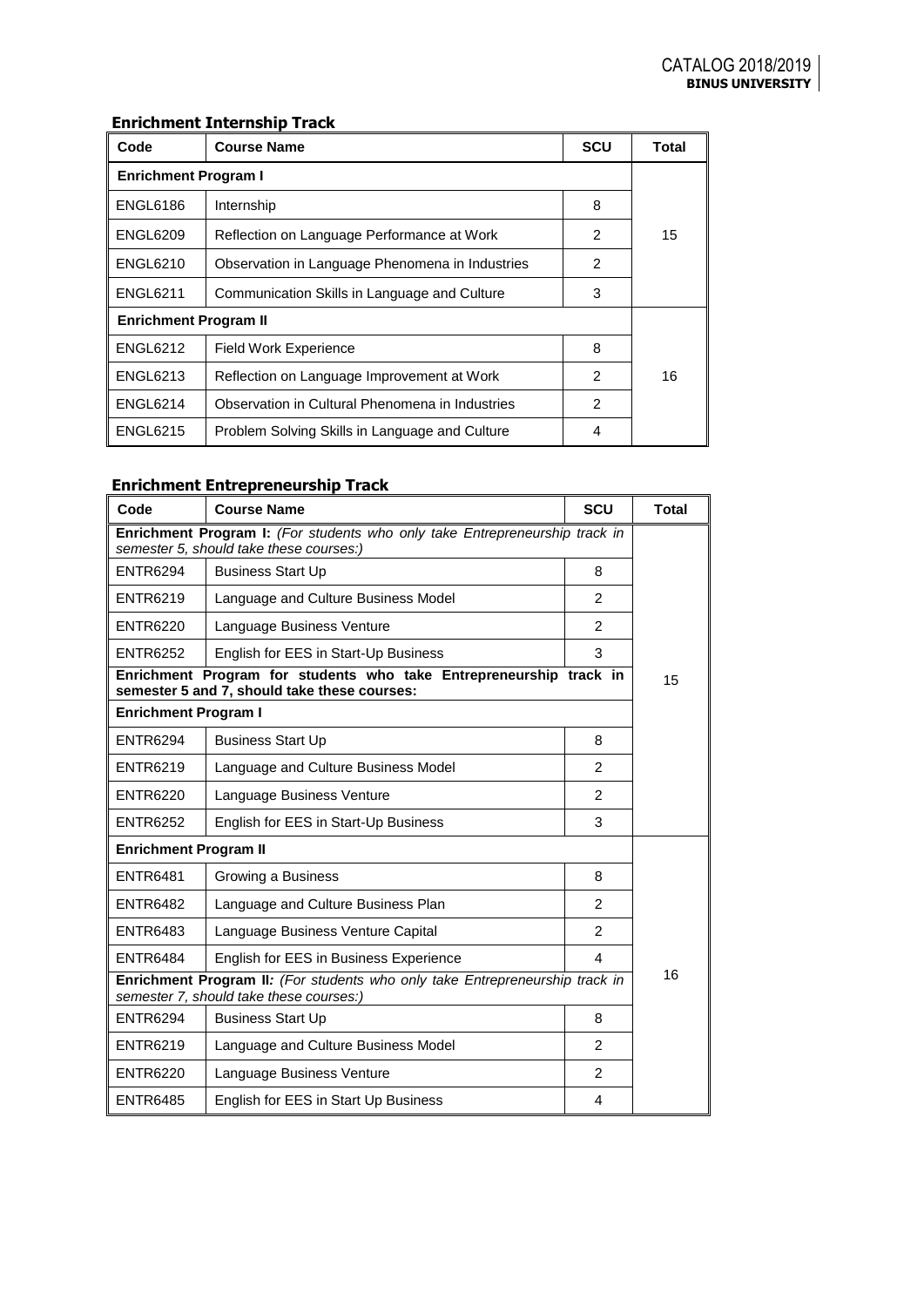## **Enrichment Research Track**

| Code                         | <b>Course Name</b>                           | <b>SCU</b> | Total |  |  |
|------------------------------|----------------------------------------------|------------|-------|--|--|
| <b>Enrichment Program I</b>  |                                              |            |       |  |  |
| <b>RSCH6226</b>              | <b>Research Experience</b>                   | 8          |       |  |  |
| <b>RSCH6167</b>              | Language and Culture Inquiry                 | 4          | 15    |  |  |
| <b>RSCH6189</b>              | EES for English Language and Culture         | 3          |       |  |  |
| <b>Enrichment Program II</b> |                                              |            |       |  |  |
| <b>RSCH6415</b>              | Application of Research Theory               | 8          | 16    |  |  |
| <b>RSCH6416</b>              | Language and Culture Research Framework<br>4 |            |       |  |  |
| <b>RSCH6417</b>              | <b>EES for English Research Practice</b>     |            |       |  |  |

# **Enrichment Community Development Track**

| Code                         | <b>Course Name</b>                                                                       | <b>SCU</b> | Total |  |  |
|------------------------------|------------------------------------------------------------------------------------------|------------|-------|--|--|
| <b>Enrichment Program I</b>  |                                                                                          |            |       |  |  |
| <b>CMDV6127</b>              | Community Outreach Project Implementation                                                | 8          |       |  |  |
| <b>CMDV6084</b>              | Community Outreach Project Design in Language<br>and Culture                             | 4          | 15    |  |  |
| CMDV6105                     | for<br>Employability<br>English<br>Learning<br>and<br><b>Entrepreneurial Skills</b>      | 3          |       |  |  |
| <b>Enrichment Program II</b> |                                                                                          |            |       |  |  |
| <b>CMDV6245</b>              | <b>Community Development Project Implementation</b>                                      | 8          |       |  |  |
| <b>CMDV6246</b>              | Community Development Project Design in Language<br>and Culture                          | 16         |       |  |  |
| <b>CMDV6247</b>              | English<br>for<br>Employability<br>Comprehensive<br>and<br><b>Entrepreneurial Skills</b> | 4          |       |  |  |

## **Enrichment Study Abroad Track**

| Code                                    | <b>Course Name</b>                  | <b>SCU</b>     | Total |  |  |
|-----------------------------------------|-------------------------------------|----------------|-------|--|--|
| Elective courses list for study abroad* |                                     |                |       |  |  |
| <b>Enrichment Program I</b>             |                                     |                |       |  |  |
| GLOB6005                                | Elective Course for Study Abroad 1  | 4              |       |  |  |
| GLOB6006                                | Elective Course for Study Abroad 2  | 4              |       |  |  |
| GLOB6007                                | Elective Course for Study Abroad 3  | 4              |       |  |  |
| GLOB6008                                | Elective Course for Study Abroad 4  | 4              |       |  |  |
| GLOB6009                                | Elective Course for Study Abroad 5  | $\mathcal{P}$  |       |  |  |
| GLOB6010                                | Elective Course for Study Abroad 6  | $\mathcal{P}$  |       |  |  |
| GLOB6011                                | Elective Course for Study Abroad 7  | 2              | 15    |  |  |
| GLOB6012                                | Elective Course for Study Abroad 8  | 2              |       |  |  |
| GLOB6013                                | Elective Course for Study Abroad 9  | $\mathcal{P}$  |       |  |  |
| GLOB6014                                | Elective Course for Study Abroad 10 | $\mathcal{P}$  |       |  |  |
| GLOB6015                                | Elective Course for Study Abroad 11 | $\overline{2}$ |       |  |  |
| GLOB6016                                | Elective Course for Study Abroad 12 | 2              |       |  |  |
| GLOB6041                                | Elective Course for Study Abroad 25 | 3              |       |  |  |
| GLOB6042                                | Elective Course for Study Abroad 26 | 1              |       |  |  |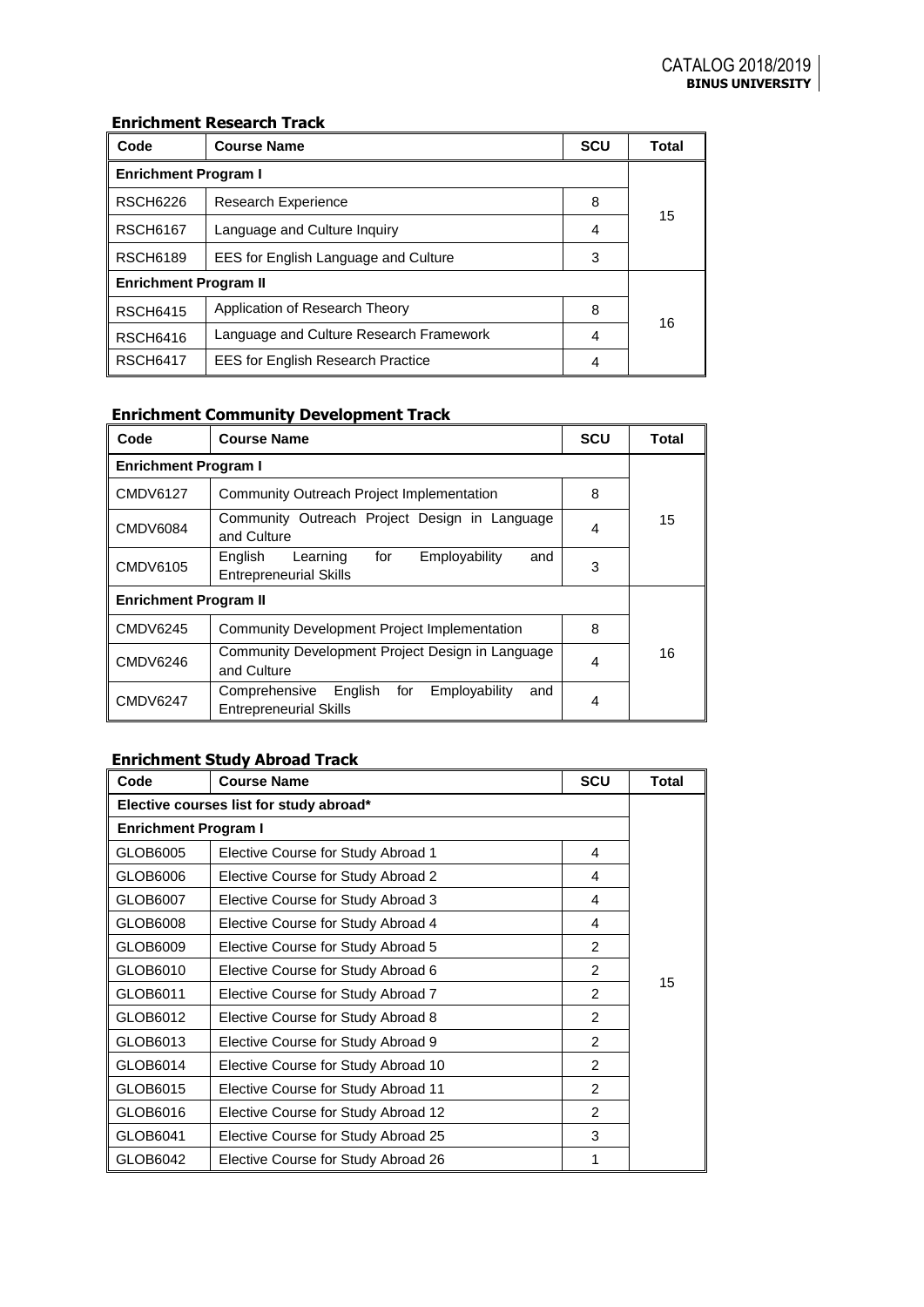| Code                         | <b>Course Name</b>                  | <b>SCU</b>     | Total |  |  |  |
|------------------------------|-------------------------------------|----------------|-------|--|--|--|
| <b>Enrichment Program II</b> |                                     |                |       |  |  |  |
| GLOB6017                     | Elective Course for Study Abroad 13 | 4              |       |  |  |  |
| GLOB6018                     | Elective Course for Study Abroad 14 | 4              |       |  |  |  |
| GLOB6019                     | Elective Course for Study Abroad 15 | 4              |       |  |  |  |
| GLOB6020                     | Elective Course for Study Abroad 16 | 4              |       |  |  |  |
| GLOB6021                     | Elective Course for Study Abroad 17 | 2              |       |  |  |  |
| GLOB6022                     | Elective Course for Study Abroad 18 | $\mathcal{P}$  | 16    |  |  |  |
| GLOB6023                     | Elective Course for Study Abroad 19 | $\mathcal{P}$  |       |  |  |  |
| GLOB6024                     | Elective Course for Study Abroad 20 | 2              |       |  |  |  |
| GLOB6025                     | Elective Course for Study Abroad 21 | $\mathcal{P}$  |       |  |  |  |
| GLOB6026                     | Elective Course for Study Abroad 22 | 2              |       |  |  |  |
| GLOB6027                     | Elective Course for Study Abroad 23 | 2              |       |  |  |  |
| GLOB6028                     | Elective Course for Study Abroad 24 | $\overline{2}$ |       |  |  |  |

\*)Transferred courses will be transferred based on credit transfer policies on study program with total of 15 credits for Enrichment Program I and 16 credits for Enrichment Program II.

## **The Table of Prerequisite for English (S1)**

| <b>Course</b>   |                                               | <b>SCU</b> | Sem. | <b>Prerequisite Course</b> |                                            | <b>SCU</b> | Sem. |
|-----------------|-----------------------------------------------|------------|------|----------------------------|--------------------------------------------|------------|------|
| <b>ENGL6150</b> | Language in Use III                           | 4          |      | <b>ENGL6147</b>            | Language in Use II                         |            |      |
| <b>RSCH6009</b> | Methods in<br>Language<br>and Social Research |            | 6    | ENGL6146                   | Academic Writing 101                       | 4          |      |
| <b>ENGL6011</b> | Thesis                                        | 6          | 8    | <b>RSCH6009</b>            | Methods in Language<br>and Social Research | 4          |      |

Note:

- Student should pass ENGL6147 Language in Use II with minimum grade C.
- Language in Use II will be priority course in scheduling examination on the first examination day. As for the grade collection will also be priority. This adjusment is because Language in Use III as prerequisite of Language in Use II available on previous semester of Language in Use II, therefore the grade should be proceed at the very first.

|  | Student should pass all of these quality controlled courses as listed below : |
|--|-------------------------------------------------------------------------------|
|  |                                                                               |

| <b>No</b>                  | <b>Course Code</b> | <b>Course Name</b>                           | <b>Minimal Grade</b> |  |
|----------------------------|--------------------|----------------------------------------------|----------------------|--|
| 1.                         | CHAR6013           | Character Building: Pancasila                | B                    |  |
| 2.                         | <b>ENTR6004</b>    | Entrepreneurship II                          | C                    |  |
| 3.                         | SOCS6005           | Literature and Event: The Nature of Fiction* | C                    |  |
| 4.                         | <b>ENGL6147</b>    | Language in Use II*                          | С                    |  |
| 5.                         | SOCS6009           | <b>Literary Criticism</b>                    | C                    |  |
| 6.                         | <b>RSCH6009</b>    | Methods in Language and Social Research      | C                    |  |
| <b>Stream: Translation</b> |                    |                                              |                      |  |
| 7.                         | <b>ENGL6153</b>    | Translating Non-Fiction*                     | C                    |  |
| 8.                         | <b>ENGL6161</b>    | <b>Translating Fiction</b>                   | C                    |  |